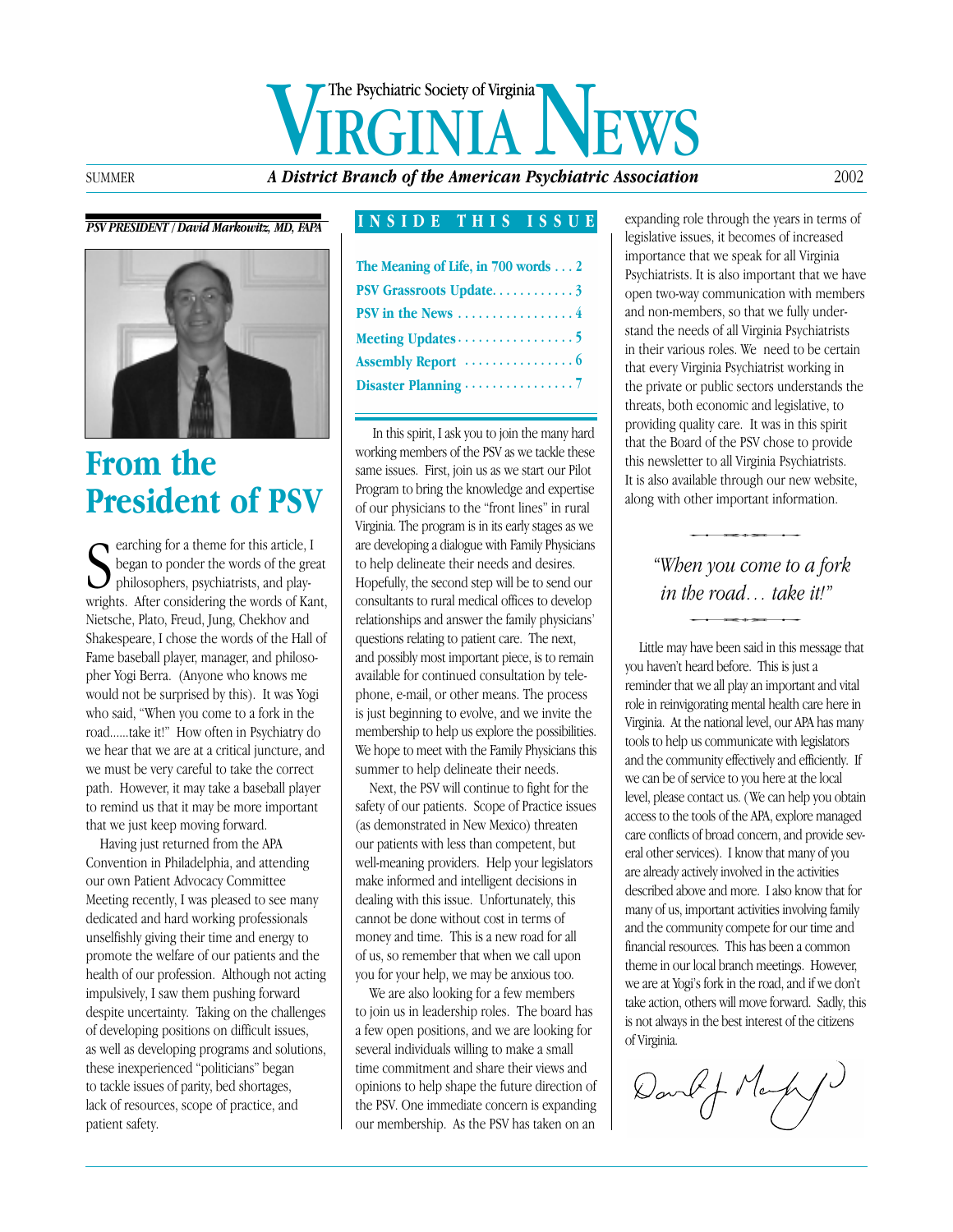The first article I hand a fourth year resident starting an administrative psychiatry<br>rotation is titled "The Physician Leader a<br>Logotheranist" written by Earl Washburn MD dent starting an administrative psychiatry rotation is titled "The Physician Leader as Logotherapist" written by Earl Washburn, MD, a pediatrician administrator from California (The Physician Executive; July/Aug 1998). I highly recommend it to any physician.

Washburn begins the article by voicing the "postmodern" cynical lament of many unhappy physicians about the state of their current practices. He reprinted a letter to "Dear Abby" by one doctor defending his colleagues who do not listen to their patients anymore:

*"Managed care, which is what the majority of doctors work under, means a lot of managing and very little care. I don't even dare to ask patients how they are anymore–for fear they will really tell me. Under managed care I'm given no time to listen to their answer anyway. I doubt you heard from many doctors on this issue because most are too busy trying to keep their miserable lives afloat. I pity those carrying big mortgages and supporting kids in college, because they probably can't afford to leave these "factory jobs" behind. Abby, the medical profession is falling apart in this country. It's a tragedy"*

- A Doctor, Telling It Like It Is

## **VIRGINIA NEWS**

*President* David Markowitz, MD, FAPA

*Editor* James Reinhard, MD, FAPA

*Executive Director*

*Please Note We Have A New Website*

Sandra Peterson *Executive Office*

PO Box 71656 Richmond, VA 23255-1656 (804) 754-1200 Fax (804) 754-2321 e-mail: spetersonpsv@attbi.com www.psva.org

*We welcome letters to the editor and editorial contributions.*

In response to this combination of self-pity and anger, Washburn directs our attention to the wise words of a colleague who died at the age of 92 on September 2, 1997. Viktor Fankl, who could have written the book on anger and self-pity after surviving the unspeakable horrors of Aushwitz, instead chose to write the book on existential meaning. As you recall, in Man's Search for Meaning, Frankl flipped the classic question around. He said we needed to stop asking about the meaning of life. It didn't really matter what we expected from life. The question is: "What is life expecting from us?" Our answer, Frankl suggested, must consist, not in talk and meditation, but in right action and right conduct.

In light of Frankl's logotherapy, Washburn has no sympathy for the writer to Abigail Van Buren: "His sense of helplessness is not just exaggerated; it is pathetic." Washburn adds, "Let's face the ugly truth: If American medicine is falling apart, we physicians have no one to blame but ourselves."

We are very familiar with how temporarily comforting the defense of projection can be. It is much easier to blame than to accept responsibility. Washburn goes further stating, "When a physician insists that under managed care he or she does not have time to talk with patients anymore, this is a choice regarding personal practice style. That doctor chooses to put personal needs ahead of patient needs. A doctor can choose to see fewer patients, do better work, and make less money or work longer hours. We can work to connect with our patients in such a

way that we become their advocates and make a highly confusing health care 'system' function properly for them."

Washburn rails against some physicians' sense of entitlement: "...the idea that the world owes us a living, and a very good one at that, simply because we are hard working physicians. This attitude has got to go. Viktor Frankl was undoubtedly entitled to better than he got from the Nazis. Yet, let us read his words again, 'It did not really matter what we expected from life, but rather what life expected from us'."

Washburn ends his article by appealing to physician leaders. He says, "If the moral and philosophical environment of medicine has any chance of improvement, that change must start at the top." Physician leaders need to set the example of putting patient care first, ahead of personal gain. The primacy of patient needs has been the profession of medicine's "meaning of life" in the past and needs to be constantly re-established.

"Tell me it ain't so, Martha Stewart! What better time than now to reaffirm the roots of our professionalism and as medical leaders take the moral high road. In contrast to the long line of fallen corporate CEO's, wouldn't it be impressive to see more and more physicians leaders stand up to the bottom-line-driven, investorowned medical marketplace and model service above self interest?"

- A Doctor, Telling It Like It Could Be

## *Congratulations to James S. Reinhard, MD who has been appointed by Gov. Mark R. Warner to lead Virginia's mental health agency.*

Dr. Reinhard was recently appointed as commissioner of the Virginia Department of Mental Health, Mental Retardation and Substance Abuse Services (DMHMRSAS). Dr. Reinhard had served as the department's deputy commissioner and since August, supervising the management of the state's 15 mental health and mental retardation facilities. Dr. Reinhard is the former director of Catawba State Hospital. Dr. Reinhard and his

wife, Stella, have five children and own a historic home in Salem.

Dr. Reinhard said he has long had an interest in the care provided to the public-sector patients because "they have not always received state-of-the-art treatment and they deserve the same level of treatment as everyone."

The members of the PSV are very pleased with the appointment of Dr. Reinhard as he has been an active member of the PSV for many years.

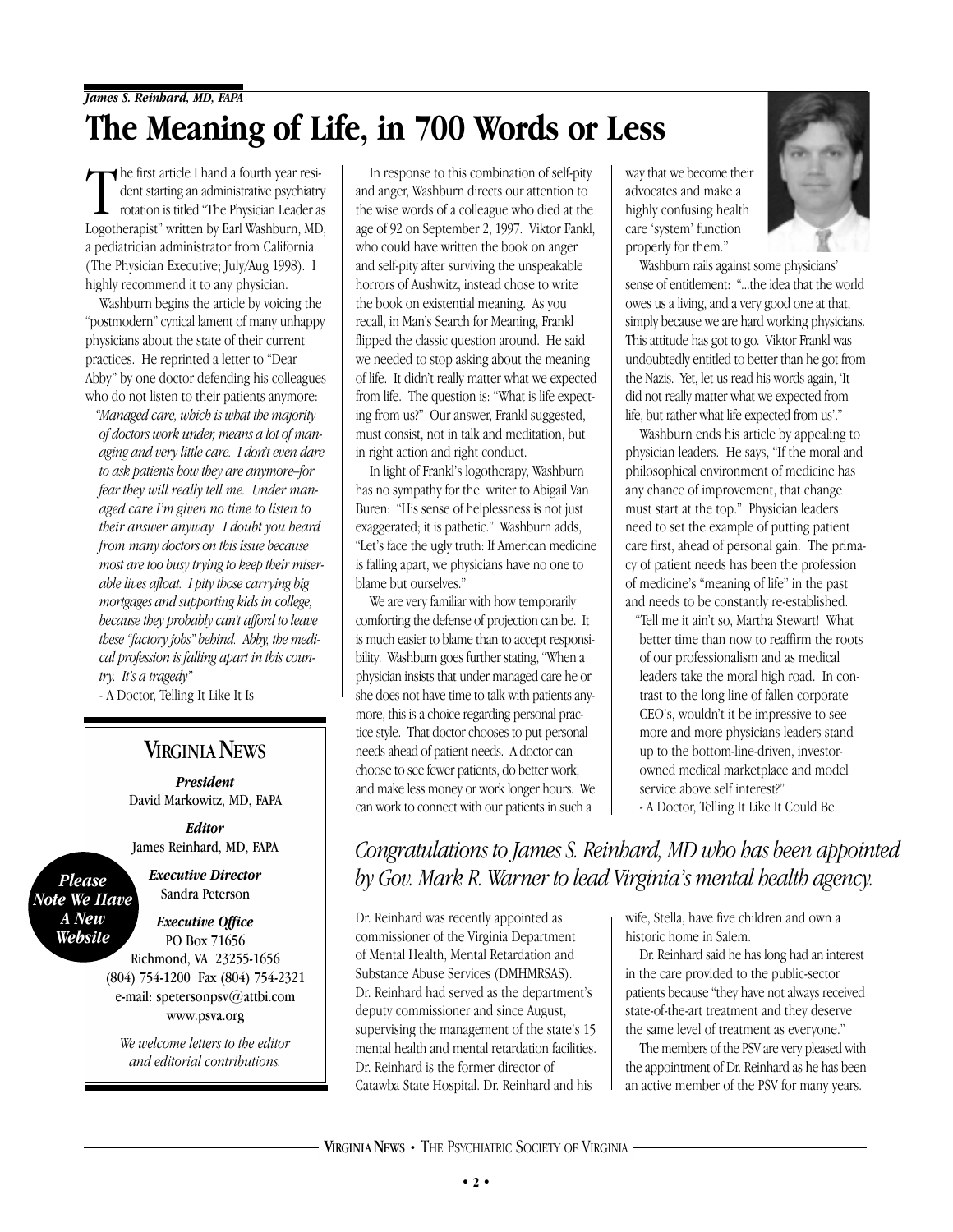# **PSV Advocacy Committee First Meeting:** *Access to Care*

The newly-created PSV Advocacy<br>
Committee had its initial meeting<br>
June 18 to determine the commit<br>
strategy and activities for the next twelve he newly-created PSV Advocacy Committee had its initial meeting on June 18 to determine the committee's months. The Advocacy Committee, which has psychiatrists from across the Commonwealth, was created by the Board of Directors in April to make recommendations on public policy issues and initiate projects to promote psychiatric medicine and patient safety. This year committee members will focus attention on access to mental health care in underserved areas.

The Advocacy Committee will aggressively undertake efforts and explore projects that appropriately utilize health providers, medical science, and existing resources to enhance the delivery of mental health services. These include partnerships with primary care physicians, cooperation with allied mental health professionals, consultation networks, telepsychiatry, activity at academic medical centers, and use of free clinics. The Psychiatric Society will also work closely with

local health departments, state public health officials, legislators, and other policymakers to promote safe, top-quality solutions.

The psychiatric community and patient safety advocates are increasingly concerned about

unsafe proposals to address access problems. In New Mexico, the psychology lobby was able to pass a law that grants prescriptive authority to clinical psychologists. Now, social scientists with limited medical training will be able to prescribe powerful psychotropic medication to the mentally ill. PSV and other medical professional organizations oppose this dangerous plan and are developing creative methods to deliver true psychiatric care to underserved communities. *If you are interested in becoming active with the Advocacy Committee or in receiving frequent*

*updates about access to mental health care and other health policy issues, please contact me at cwhitehead@whiteheadconsulting.net or visit the PSV website at www.psva.org* 



*Governor Warner signs Senate Bill 400 (Psychiatrist appointed to the DMHMRSAS Board). Standing from the left is Cal Whitehead (PSV Grassroots Lobbyist), Senator Steve Martin (sponsor of the bill), Mike Woods (PSV Lobbyist), Helen Foster, MD (PSV Immediate Past President) and David Markowitz, MD (PSV President)*



## **Healthy Communities Loan Fund**

Consider obtaining a loan from the **Healthy Communities Loan Fund** before interest rates climb up again!

The **Healthy Communities Loan Fund** encourages psychiatrists to practice in mental health professional shortage areas. Word of mouth conveys how satisfying it is to:

- develop long term relationships not only with individual patients but also with their families;
- set up and run your own practice;
- participate in the life of a community where your contributions really matter and people show their gratitude.

If these factors appeal to you, we urge you to consider the long term benefits of practicing in an underserved area. To finance opening a new practice, relocating, building, expanding a facility, or adding new equipment to accommodate another psychiatrist,

### **Call:**

Lilia Mayer/ Healthy Communities Loan Fund at the Virginia Health Care Foundation 804-828-7494 or Email: loanfund@vhcf.org

> First Virginia Banks, Inc. The Robert Wood Johnson Foundation The Virginia Health Care Foundation

# *PSV welcomes Kim Hogan Pesaniello, MD to*

*Chincoteague on the Eastern Shore* Dr. Pesaniello specializes in psychotherapy with and without med management, as well as in group psychotherapy. Her primary interest is in treating depression, anxiety, interpersonal problems, personality issues, etc., in high functioning patients. She specializes in long-term psychotherapy (six months

to two or more year's duration, depending on the individual needs). Her mode of psychotherapy is growth/process/ insight-oriented. She utilizes cognitive work, relaxation, and imagery as appropriate. Her experience includes:

- Board certified in psychiatry, American Board of Psychiatry & Neurology
- Medical training and psychiatric fellowship: the Johns Hopkins University School of Medicine
- Extensive experience in individual and group psychotherapy
- Extensive personal and peer supervision in psychotherapy
- Member of the American Academy of Psychotherapists (a professional group of highly experienced psychotherapists)
- Maryland Psychiatric Society, Managed Care Committee
- The Harfod-Belair Community Mental Health Center in Baltimore
- The Johns Hopkins Hospital University Student Mental Health Program-Medical Campus

*For further details or referral to her practice, contact her at 6455 Maddox Blvd., Suite 4, Chincoteague, VA 23336 or 757-336-6544.*

VIRGINIA NEWS • THE PSYCHIATRIC SOCIETY OF VIRGINIA ·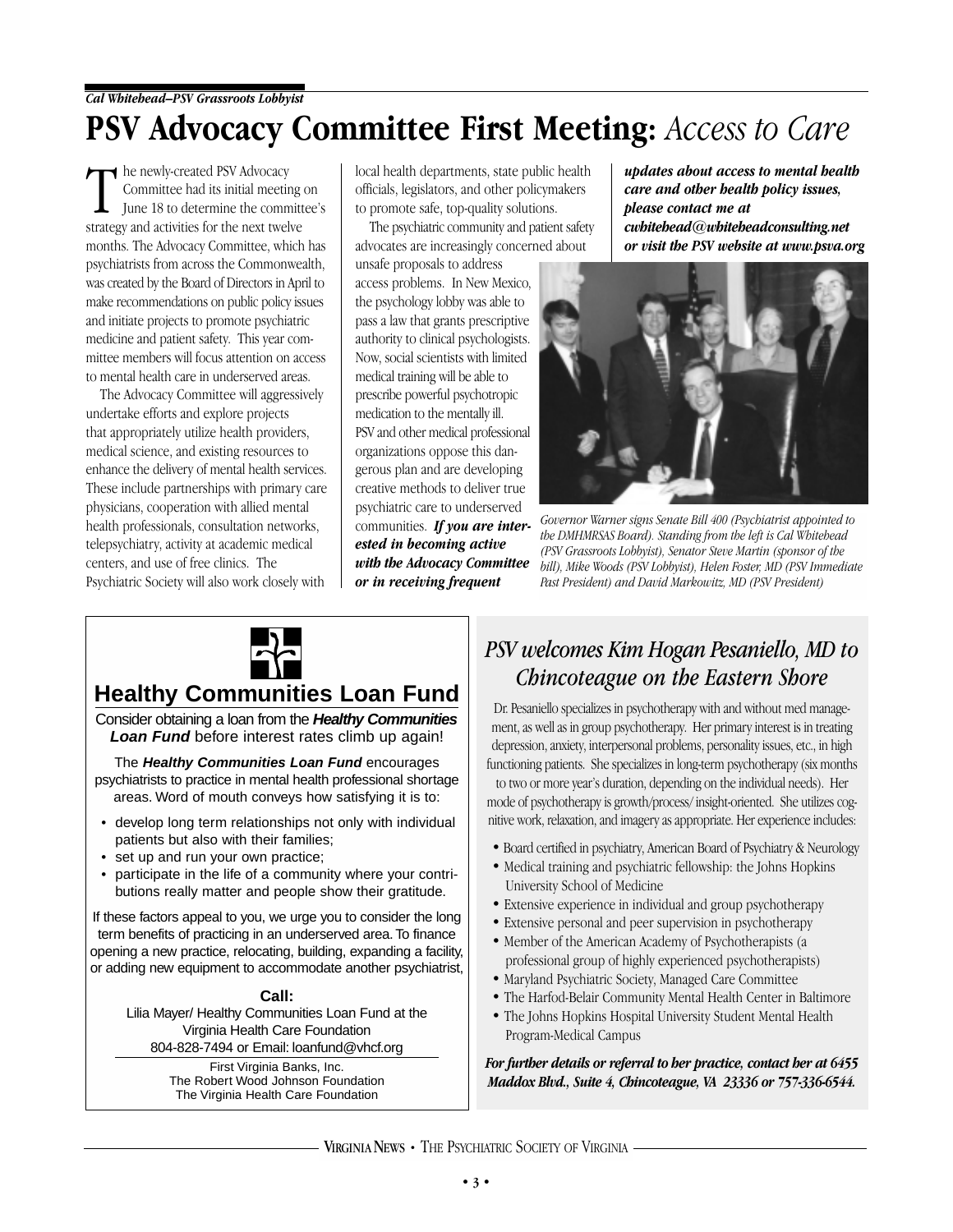

### **WOMEN'S COMMITTEE**

The Women's Committee sent out a survey in the last issue of the PSV News (Spring 2002). The return rate of the women's issues survey was too low to prioritize programs. However, it appeared that there is an interest of early career development. Anyone interest in this topic should contact Dr. Adam Kaul at 804-794-2444 or atkaul@hotmail.com who is the board representative for early career issues. The Women's Committee did decided however to develop a program for a domestic violence shelter. The shelter has the capability of serving 33 people on any given day and currently they have 30 residents, 20 of them are children. During the Board meeting we raised \$325 for the shelter. *Anyone interested in helping should contact Sandra Peterson, our Executive Director or Dr. Renate Forssmann-Falck at 804-340- 0253 or renatef@earthlink.net.*

*Psychiatric Society of Virginia welcomes new life members & fellows*

**LIFE MEMBERS–JANUARY 1, 2002 Phil Collins, MD E. Daniel Kay, Jr., MD Thomas Sarvay, Jr., MD**

**LIFE FELLOWS–JANUARY 1, 2002 Jose Erfe, MD Eloise Haun, MD James Shield, Jr., MD**

### **IN MEMORIUM** *Respectfully submitted by George K. Brooks, Jr., MD*

**Dr. Milton David Friedenberg** of Richmond died April 10, 2002 at the age of 78. Mickey, as his colleagues and friends knew him, began life in Petersburg. After completing high school, he attended the University of Richmond and following graduation entered the School of Medicine at the Medical College of Virginia (MCV) and graduated in 1947. He began a residency in psychiatry at the University of Georgia and transferred to MCV and completed his residency years under the late Dr. R. Finley Gayle. Dr. Friedenberg was called to active duty with the U.S. Army Medical Corps and served as a physician at Fort Pickett during the Korean Conflict-War. After discharge from military service he and his wife, Lorraine, returned to Richmond and for a brief time he was a staff physician of the medical staff at the Veterans Hospital in Richmond.

In 1953, Dr. Friedenberg opened an office for the practice of Psychiatry and continued in active outpatient office and hospital practice at several hospitals (Richmond Memorial, St. Mary's and MCV). He was Chair of the Division of Psychiatry at Richmond Memorial. Dr. Friedenberg was also a member of the adjunct faculty at MDV and attended the outpatient Psychiatric Clinic at MCV, supervising and teaching medical students. Dr. Friedenberg was an active member of the Psychiatric Society of Virginia and served as President in 1968.

Dr. Friedenberg was also a writer of short stories, and I am told he had at least one story published. He also wrote poetry and was never too busy to listen to a fellow physician and give help and comment as indicated or needed. *"Dr. Friedenberg… was never*<br>"Dr. *Friedenberg*… *was never* 

*too busy to listen to a fellow physician and give help and comment as indicated or needed."*

His wife, Lorraine, two daughters, Carol and Joan, and three grandchildren survive Dr. Friedenberg. A memorial service was held April 14 and he is buried in the Hebrew Cemetery of Richmond.

**Dr. Eugene Makarowsky** of Richmond died after an extended illness at the age of 84. He was a native of Russia and received his doctorate in medicine from a Russian medical school. During World War II, he was called to active duty in the Russian Army and he and his wife, Claudia, were captured by the German army and later

liberated by the United States Army from captured by the German army and later liberated by the United States Army from prison camp. Dr. Makarowsky came to the United States and was a staff physician at Central State Hospital. Dr. Makarowsky then moved to a residency in psychiatry at the Medical Collage of Virginia (MCV) and on completion of residency training went with an outpatient psychiatric clinic in Richmond for several years before opening an office until he retired from practice in the early 1990's. **Example 2018** Called In Refinion by ears before opening an office use of the early 1990's **Called War II**,

*Dr. Makarowsky… and he and his wife, Claudia, were captured by the German army and later liberated by the United States*<br>Army from prison camp."<br>Fig. diverters Helen M. Timer and *Army from prison camp."*

Two daughters, Helen M. Tuman and Lydia M. Thurston and two grandchildren survive Dr. Makarowsky. A memorial service was held at St. Constantine and Helen Greek Cathedral followed by burial at Hollywood Cemetery.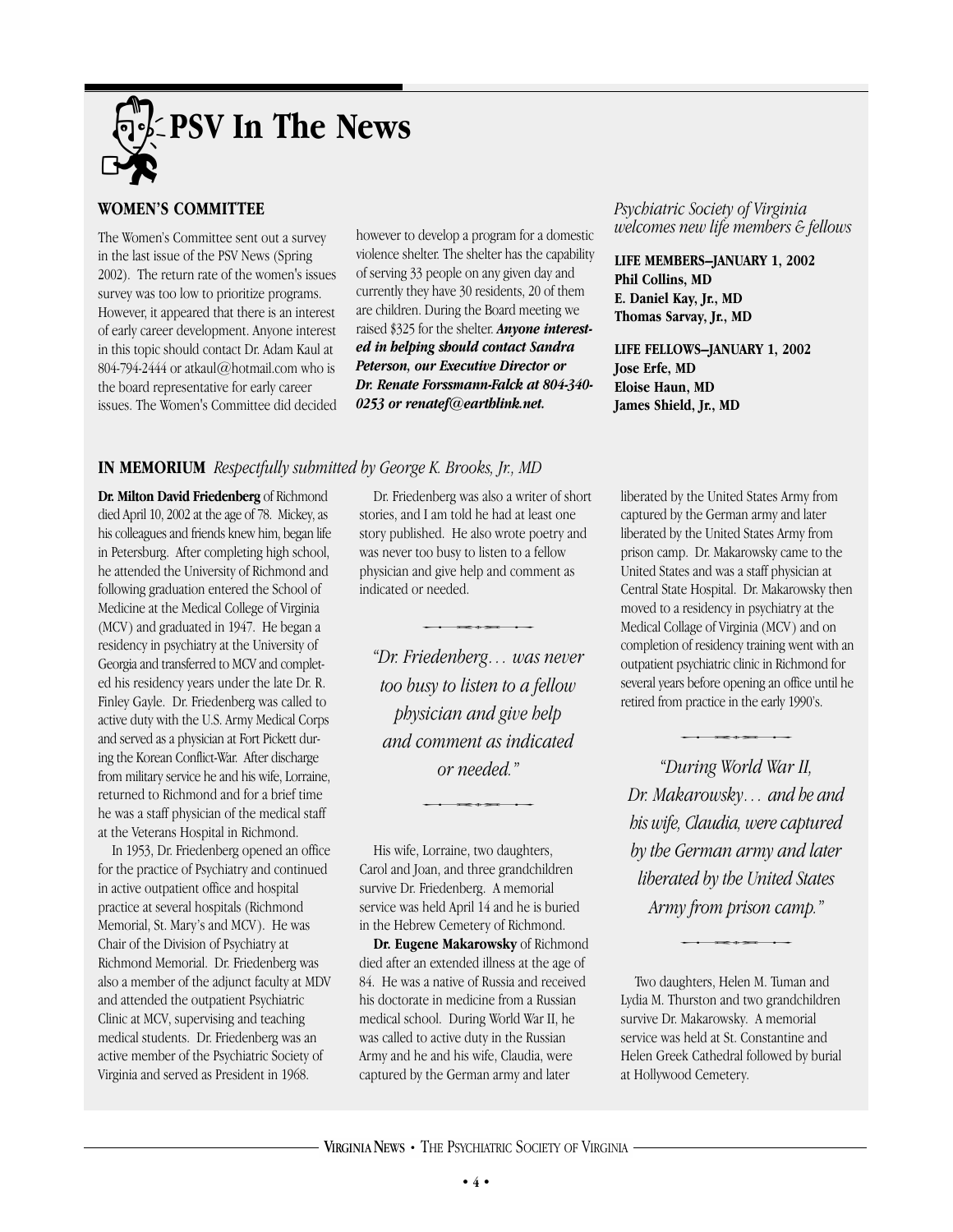# **Highlights from the PSV Spring Meeting**

**Friday, April 26 & Saturday, April 27, 2002** Virginia Crossings Conference Resort in Glen Allen, Virginia

*The Psychiatric Society of Virginia held a very successful spring meeting with over 70 physicians & spouses in attendance.*

*10:00 am tee time on Friday at the beautiful Virginia Crossings Public Golf Course.*

*On Friday evening Mr. Patrick Finnerty, Director, Dept. of Medical Assistance Services spoke about the Virginia Medicaid Program.*

Audentical Preceives Presidential Plaque at Saturday.

*Out going*



*Carolyn E. Thomas, MD, Past-President of the Richmond Academy of Medicine was honored for outstanding leadership, support and understanding of the issues regarding the mentally ill.*

*The CME Scientific Session included two speakers: Dr. Peter Jensen from New York City and Dr. James "Andy" Thomson from Charlottesville.*

*Delegate Phillip A. Hamilton of Newport News was recognized for his outstanding legislative leadership on mental health issues, and for his vision and his humanitarian approach to the problems of the mentally ill.*

*A special award went to Past-President Ram Shenoy, MD for his outstanding contributions as liaison to WWBT Channel 12 in Richmond on behalf of the PSV's social-change marketing programs in the prevention of suicide and post traumatic stress disorder.*



# **FALL 2002 MEETING MARK THE DATE**

**Friday, September 27 & Saturday, September 28, 2002 at the Boar's Head Inn, Charlottesville, Virginia**

**FRIDAY EVENTS INCLUDE:**

*4:00 pm PSV Board Meeting*

*6:00 pm reception (area Legislators will be invited)*

*7:00 pm dinner and speaker Gregory Saathoff, MD, Associate Professor of Research at the University of Virginia, Executive Director for the Medical School's Critical Incident Analysis Group and Conflict Resolution Specialist for the FBI's Critical Incident Response Group discusses "The Terrorist Identity: New Perspectives"*

## **SATURDAY EVENTS INCLUDE:**

*7:30 am Committee Breakfasts*

*9:00 am CME Program featuring two speakers*

*Walter R. Byrd, Jr., MD, Associate Professor, West Virginia University School of Medicine Department of Behavioral Medicine & Psychiatry will speak about"Post Traumatic Stress Disorder: Exploring the Mind-Body Connection"*

*Joel Silverman, MD, Chair, Dept. of Psychiatry, The Medical College of Virginia will speak about "Virginia Psychiatry in a Time of Terrorism"*

## **Deadline for Room Reservations is August 15 by 5:00 pm.**

The Boar's Head Inn is conveniently located off I-64 in Charlottesville. The room rate for single and double is \$195.00 plus taxes and an \$8 per room/per night resort fee.For Reservations call 1-800-476-1988. Look for your PSV brochure in the mail the first of September.

*See YOU on the 27th and 28th of September!*

*PSV welcomes all non-PSV members. Contact Sandra Peterson for more details at 804-754-1200 or spetersonpsv@attbi.com. A registration fee of \$40 for non-members includes break and lunch. Residents welcome. No fee for non-member residents.*

VIRGINIA NEWS • THE PSYCHIATRIC SOCIETY OF VIRGINIA -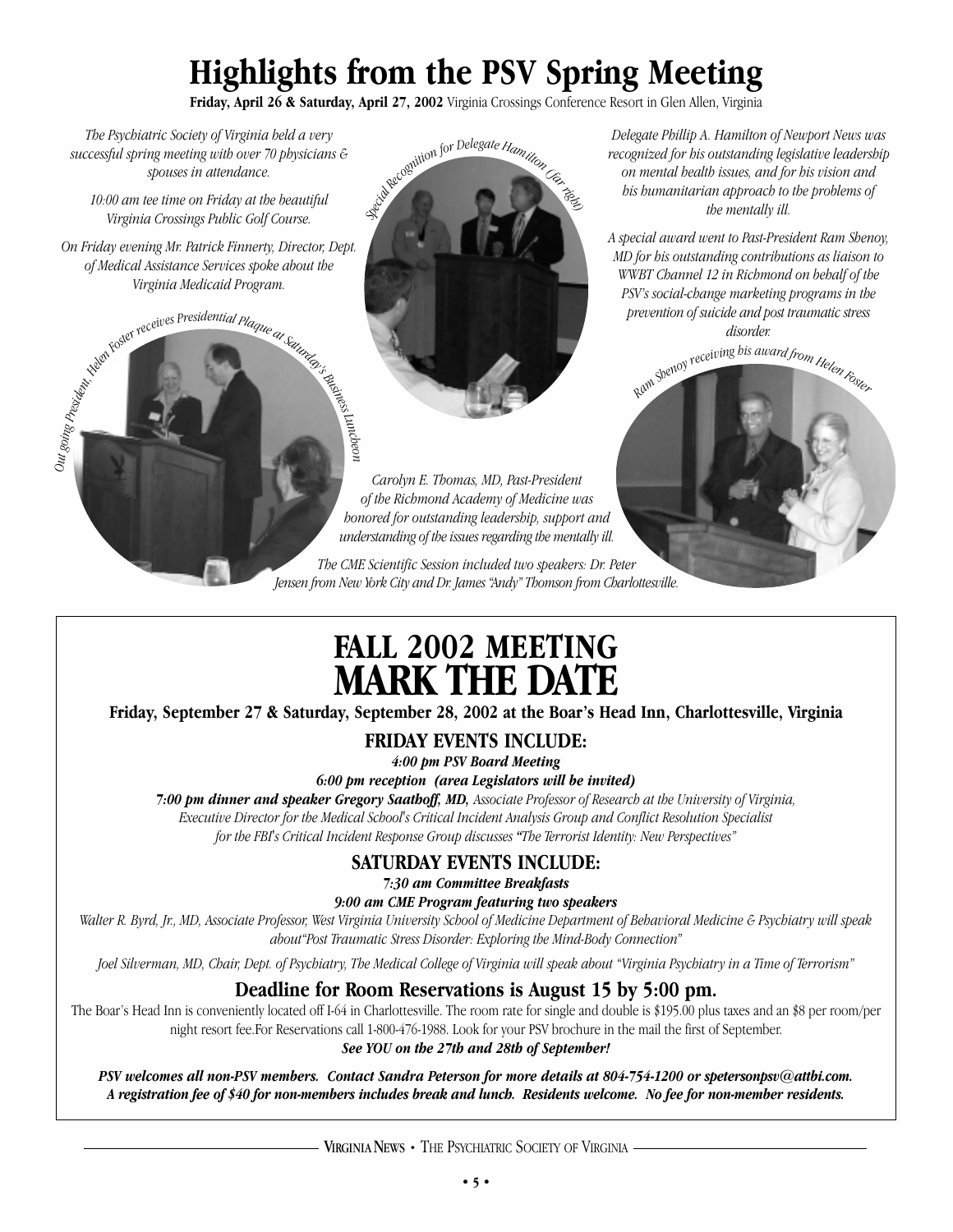**"WE NO APA to help us teach** *the public who we are and what we can do, to teach legislators which laws would harm or benefit their constituents, to assure that medical students learn about mental disorders—the most common and serious diseases they will ever see in practice, to help us recruit and support residents and fellows, to oversee the development of our diagnostic systems, and to address the needs of underrepresented groups in both psychiatry and the public--and we need the Assembly to make sure those things happen."* (Dr. Stotland, Assembly Speaker Report)

Each assembly meeting is a whirl and buzz of talk and action related to contemporary American psychiatry. As John Shemo and I are becoming progressively involved as your representatives to this great body, the assembly takes on increasing meaning and life. Many issues addressed by the assembly and organized psychiatry are charged with rousing affect such as psychologist prescribing while others such as the recommended revisions in by-laws build the steady foundations of ongoing organized psychiatry.

Several reports were made to the assembly throughout the two days. These included words of encouragement and optimism from our outgoing president Richard Harding as well as updates on APA restructuring and streamlining from our incoming president, Paul Appelbaum. APA finances are in much better shape than they were six months ago with a current reserve of \$300,000. The principle reason for this is the unpredicted sales in publications. Currently publications make up 45% of APA revenues, while 18% comes from membership and a whopping 22% comes from profit of the annual APA spring meeting.

There are currently about thirty thousand APA members which represents 60% of American psychiatrists. Direct and personal outreach to members considering dropping membership has been found to be successful in retaining members.

There is a growing movement within the assembly that to encourage more attention to professional issues related to *serious and persistent mental illness.* A number of actions were passed by the Assembly and will be deliberated regarding this movement that has been supported by the immediate past, current and upcoming speaker. This is one of my pet projects/passions so please if you have any suggestions or would like to hear more details about this movement contact me.

The **ethics committee** has proposed to change APA functioning such that "Educational Enforcement" is the response to alleged ethics violations rather than to continue the detailed investigation and appeals process currently in place. This recommendation is made in part due to the legal defense cost involved in maintaining the current system. Please let us know if you have strong feelings about this one-way or the other. *Each assembly meeting*<br> *"Each assembly meeting*"<br> *"Each assembly meeting* 

*is a whirl and buzz of talk and action related to contemporary American psychiatry. As John Shemo and I are becoming progressively involved as your representatives to this great body, the assembly takes on increasing meaning and life."*  es on increasing<br>aning and life."<br>mittee on Practice Guid

**The Committee on Practice Guidelines** presented the following information: Twelve practice guidelines have been published to date, and 3 have already been revised. In 2004 two more revisions will be completed: Substance Use Disorders and Schizophrenia.

In 2004 two new guidelines will be completed and these are Management of suicidal behaviors and PTSD/Acute Stress Disorder. A compendium of first 11 guidelines is published as a single book. Practice guidelines are used extensively as a source for ABPN and PRITE Examinations. Practice Guidelines have been translated into nine languages and have generated sales of 1.8 million dollars. Consideration will be given to the development of Standardized Treatment Plan for each major Diagnosis in DSM IV.

The **American Psychiatric Foundation** has commitments of \$700,000 for 2001. This marks a 25% increase in contributions and is the third year of double digit increases in contributions. For first quarter of 2002, 330,000 has been pledged. This is the source from which our own Ram Shenoy received a grant for 32,000 to develop a public awareness program regarding PTSD.

The **Council on Healthcare Systems and Financing** reported that it has become increasingly concerned about the *shortage of acute care beds* nationally. Specific examples of the impact of bed shortage should be sent to Sandra Hass in the Office of Health Care Financing in the APA. (*shass@psych.org*)

The **Committee on RBRVS, codes and Reimbursement** is working to address concerns about multiple seizures in ECT (90871) and documentation necessary for (90862). Staff at APA is providing a hot line to answer questions regarding coding at *byowell@psych.org* or *ejaffe@psych.org*.

**Virginia Action Paper Passes Assembly.** John Shemo authored an action paper entitled "Charter Behavioral Health System Closings, And Similar Psychiatric Hospital And Service Closings". This paper precipitated a rousing deliberation both within several committees as well as on the assembly floor itself. Passage of this paper will result in the APA formally endorsing a statement of concern regarding the abrupt closure of psychiatric hospitals. Concerns were expressed about closure of both private and public hospitals throughout our nation. This paper begins the process of formal adoption of an APA position on this. John lobbied a reference committee *continued on page 9*